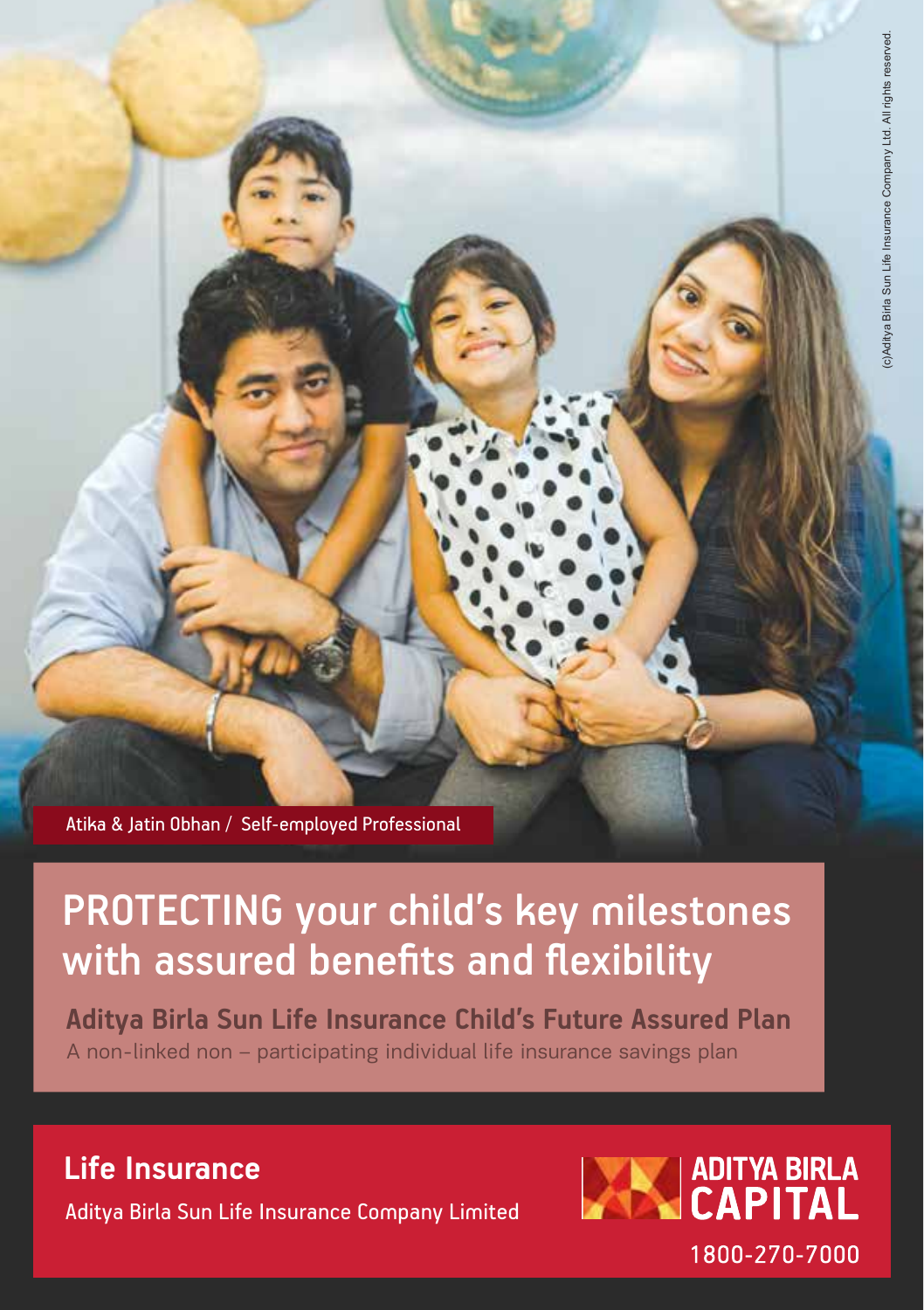Atika & Jatin Obhan / Self-employed Professional  $10.765888$ 

As a parent, your child is always at the centre of your universe and you want to ensure nothing but the best at every milestone. However, the increasing cost of inflation, education and other uncertainties may upset your dreams for your child. What if a life insurance plan ensures that your aspirations for your child are never compromised?

Presenting, **ABSLI Child's Future Assured Plan**, a life insurance savings plan, which offers Assured Benefits to take care of the important milestones in your child's life – Education and Marriage. You can plan to receive funds in future for your child's education or grand wedding. In case of an unfortunate event, the remaining premiums will be waived off. So, you rest assured that the key milestones of your child's future are secured with a guarantee even in your absence.

## Key Benefits

(c)Aditya Birla Sun Life Insurance Company Ltd. All rights reserved.

ditva Birla Sun Life

- The plan offers complete financial Security
- Flexibility to save for Child Education, Marriage or for both the life goals
- Worry free goal achievement through Policy Continuance Benefit
- Flexibility to choose from various Pay term and Policy Terms
- Option to avail of Enhanced Insurance Cover
- Option to enhance your risk cover with appropriate rider option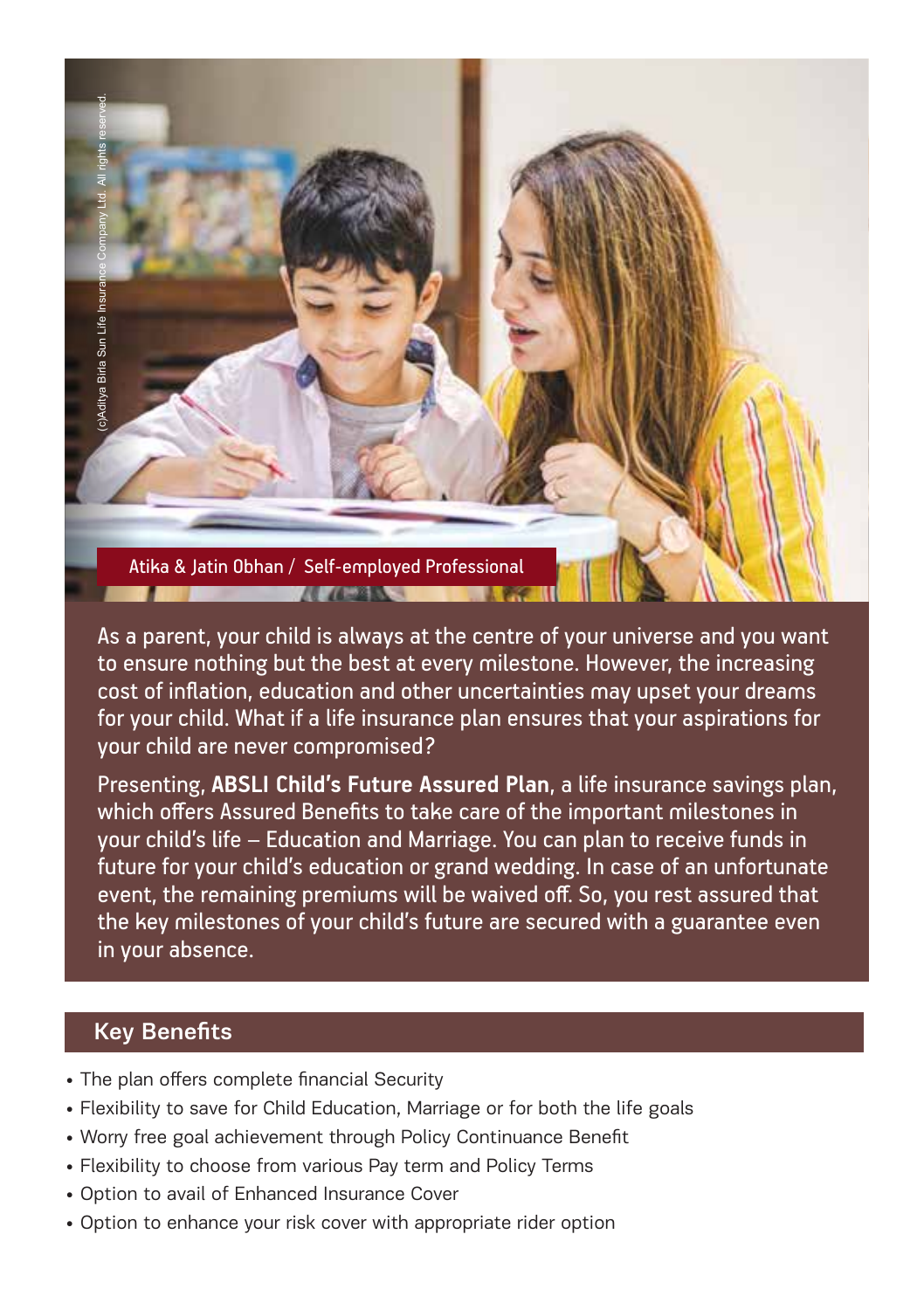## Plan At A Glance

| Life Insured Entry Age<br>(age last birthday) | Minimum: 18 Years<br>Maximum: 65 Years; (50 years if Enhanced Insurance cover is chosen)                                                                   |                                                                                                                                                      |             |           |         |
|-----------------------------------------------|------------------------------------------------------------------------------------------------------------------------------------------------------------|------------------------------------------------------------------------------------------------------------------------------------------------------|-------------|-----------|---------|
| Maximum Maturity Age<br>(age last birthday)   | 75 Years                                                                                                                                                   |                                                                                                                                                      |             |           |         |
| Plan Options                                  | Education Milestone Benefit,<br>Marriage Milestone Benefit,<br><b>Education and Marriage Milestone Benefit</b>                                             |                                                                                                                                                      |             |           |         |
| Policy Term (PT)                              |                                                                                                                                                            | Education Milestone Benefit: 10 to 29 years<br>Marriage Milestone Benefit: 8 to 32 years<br>Education and Marriage Milestone Benefit: 11 to 32 years |             |           |         |
| Premium Paying Term (PPT)                     | Minimum:<br>• Education Milestone Benefit/ Marriage Milestone Benefit: 5 years<br>• Education and Marriage Milestone Benefit: 6 years<br>Maximum: 12 years |                                                                                                                                                      |             |           |         |
| Minimum Annualized Premium                    | ₹30,000                                                                                                                                                    |                                                                                                                                                      |             |           |         |
| Minimum Sum Assured                           | ₹4,00,000                                                                                                                                                  |                                                                                                                                                      |             |           |         |
| Maximum Sum Assured                           | No Limit (subject to Board Approved Underwriting Policy)                                                                                                   |                                                                                                                                                      |             |           |         |
| Enhanced insurance Cover<br>(Optional)        | 50%, 100% or 200% of Sum Assured                                                                                                                           |                                                                                                                                                      |             |           |         |
|                                               | Annual, Semi Annual, Quarterly and Monthly Modal Loading will be<br>applicable as below                                                                    |                                                                                                                                                      |             |           |         |
| Payment Mode                                  | Mode                                                                                                                                                       | Annual                                                                                                                                               | Semi-annual | Quarterly | Monthly |
|                                               | Modal Loading                                                                                                                                              | 0.0%                                                                                                                                                 | 1.0%        | 1.5%      | 4.0%    |

#### Your Sum Assured is banded as follows:

| 'Sum Assured Band* . | <b>Band 1</b> | <b>Band 2</b>                                    | <b>Band 3</b> |
|----------------------|---------------|--------------------------------------------------|---------------|
| Sum Assured ₹        |               | ₹4,00,000 to ₹7,99,999   ₹8,00,000 to ₹11,99,999 | ₹12,00,000+   |

For higher Sum Assured, we also offer a premium rebate as follows.

| Sum Assured Band*                          | Band 1 | <b>Band 2</b> | Band 3 |
|--------------------------------------------|--------|---------------|--------|
| Premium Rebate per<br>1,000 of Sum Assured | Nil    | 1.5           | 2.5    |

\*If Education and Marriage both Milestones are chosen, we offer a premium rebate of  $\overline{z}2.5$ per 1,000 on the applicable Sum Assured chosen for the benefit.

## Your Benefits



As parents there are so many hopes and dreams, we have for our child. It is essential to save at right time to make these dreams come true what may.

ABSLI Child's Future Assured Plan offers you Assured Benefits to fund your child's key milestones. You can choose one of the following options at inception to receive Assured Benefits. The chosen assured benefit option cannot be changed during the term of the policy.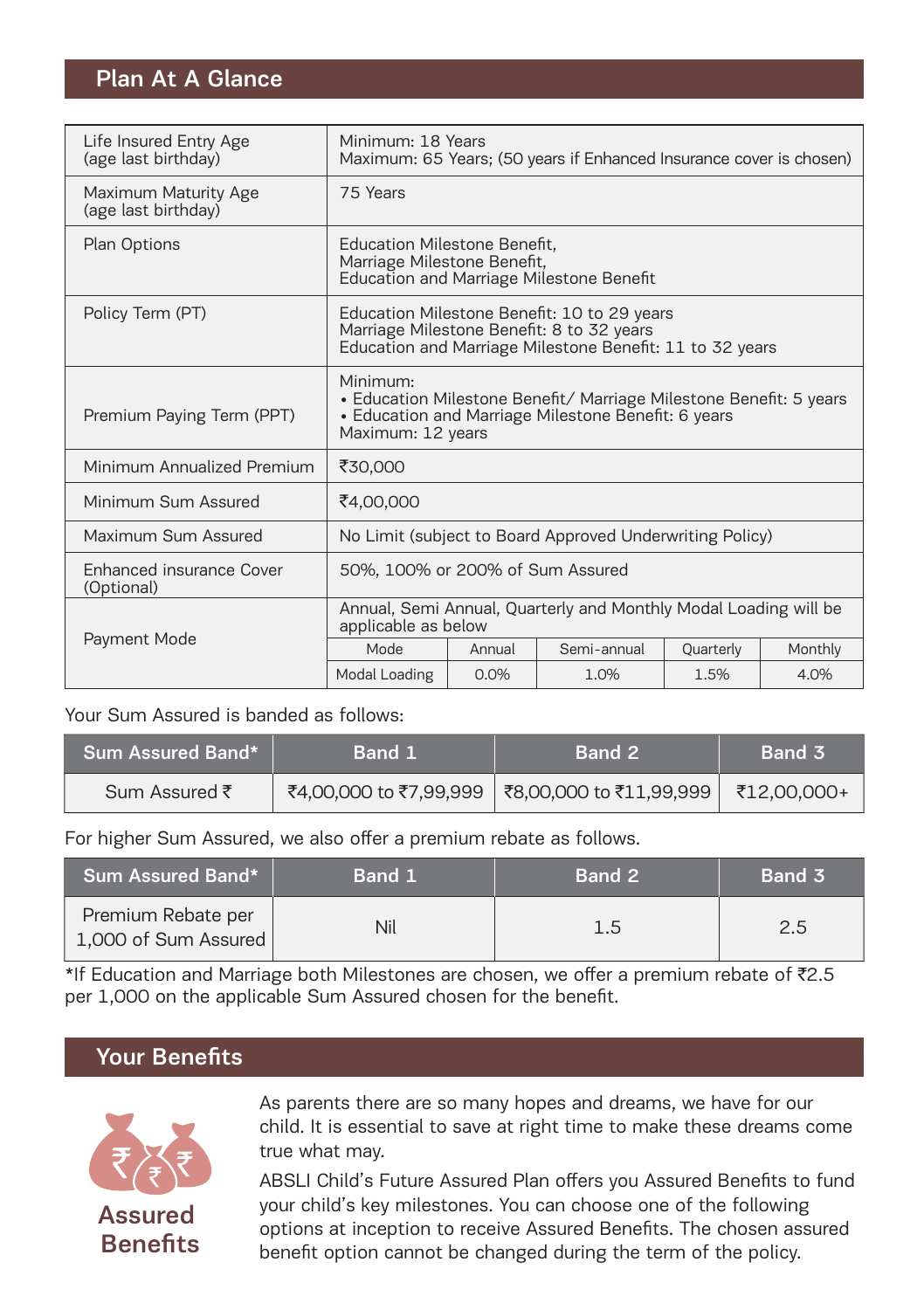#### **Education Milestone Benefit**

Plan your savings to receive guaranteed annual Assured Benefit for your child's educational needs. You can choose the Assured Benefit Payment Term such that the pay-outs shall preferably commence on the policy anniversary when the beneficiary Child attains age between 15 years to 21years.The Assured benefit will be payable annually at the end of each year over the Education Milestone Benefit Period of 3, 6 or 9 years as opted by you. The Education Milestone Benefit as a percentage of Sum Assured will be payable as per the table below

| Education Milestone Benefit payable at the end of the year |     |                 |     |                |     |     |     |                          |     |
|------------------------------------------------------------|-----|-----------------|-----|----------------|-----|-----|-----|--------------------------|-----|
| Benefit Year                                               | 1st | 2 <sub>nd</sub> | 3rd | 4th            | 5th | 6th | 7th | 8th                      | 9th |
| 3 years                                                    | 30% | 30%             | 40% | $\overline{a}$ |     |     |     | $\overline{\phantom{0}}$ |     |
| 6 years                                                    | 15% | 15%             | 15% | 15%            | 25% | 25% |     | $\qquad \qquad$          |     |
| 9 years                                                    | 10% | 10%             | 10% | 10%            | 10% | 15% | 15% | 20%                      | 20% |

#### **Marriage Milestone Benefit**

Marriages are grand affair in India. Plan to get funds for your child's marriage anytime while your child's age is preferably between 24 to 32 years. This option will give you guaranteed lump sum pay-out at the end of policy term as chosen by you.

#### **Education and Marriage Milestones Benefits**

Under this option both Education Milestone Benefit as well as for Marriage Milestone Benefit can be chosen. The Education Milestone Benefit will be paid as defined above on their respective due dates and the Marriage Milestone Benefit will be paid at the end of Policy Term. Marriage Milestone Benefit pay-out date should be on or after the last instalment of Education Milestone Benefit.

You will also have the choice to receive 100% or 150% or 200% of the Sum Assured as assured benefit for Marriage Milestone under this option.



# Assured Benefits

You will have the flexibility to defer any of the Assured Benefit payment by 1, 2 or 3 years. We will enhance the deferred pay-out by 6.0% p.a. (or such other rate as determined by ABSLI subject to prior approval from IRDAI from time to time). Once Deferral of the pay-out is deferred, you cannot change it thereafter.

The Assured Benefit payment term is the term since policy inception when first instalment of the assured benefit becomes due for payment. The minimum and maximum payment term is as nentioned in the table below.

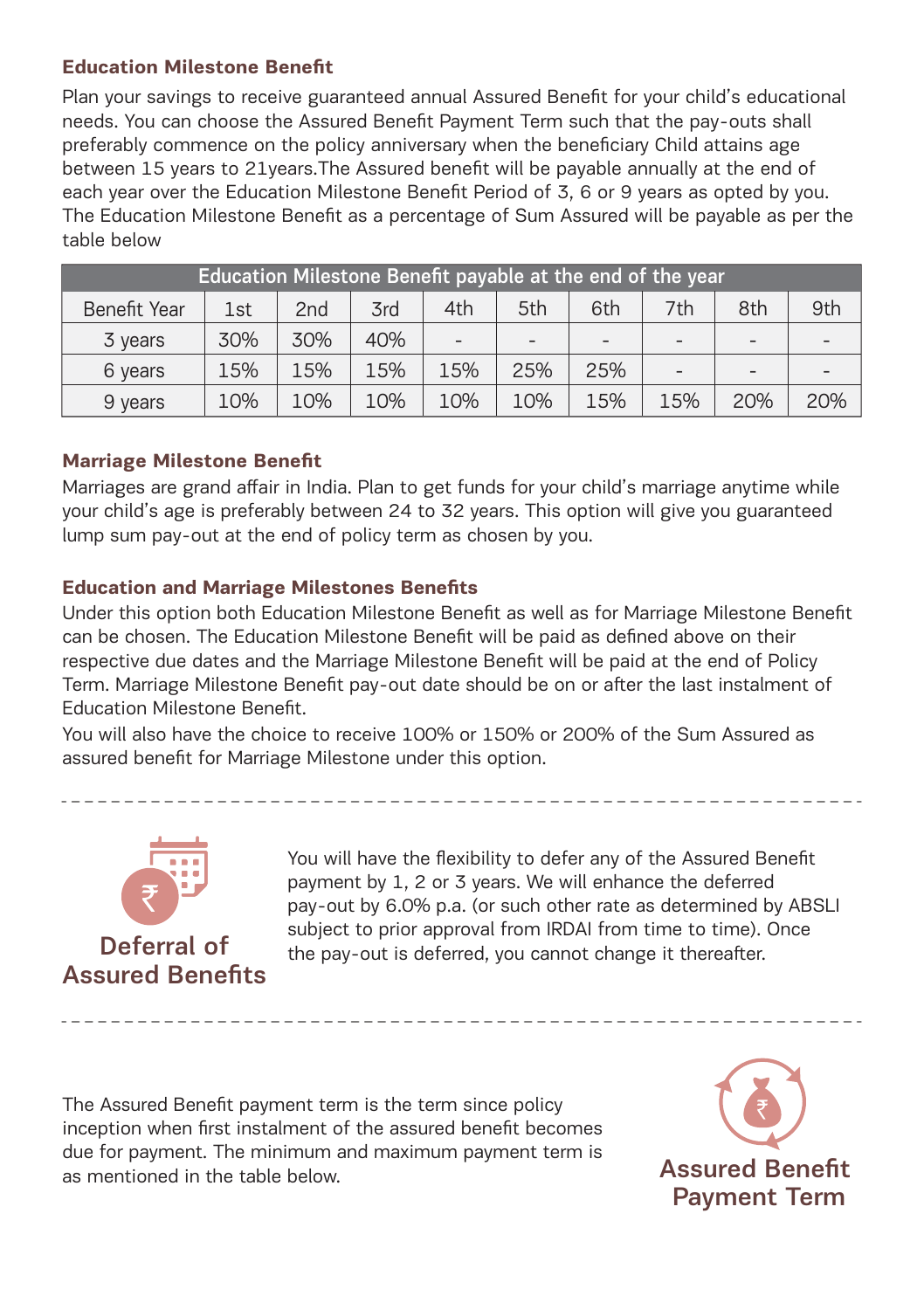| <b>Assured Benefit Payment Term</b>       | Minimum | Maximum                                     |
|-------------------------------------------|---------|---------------------------------------------|
| <b>Education Milestone Benefit</b>        | 8 years | 21 years                                    |
| Marriage Milestone Benefit                | 8 years | 32 years                                    |
| Education and Marriage Milestones Benefit |         | As mentioned above for respective Milestone |

This benefit payment term should at least be 3 years higher than the Premium Payment Term. For Education and Marriage Milestones Benefit option the payment term for the Marriage Milestone Benefit should always be up to or beyond the due date of the last installment payment of the Education Milestone Benefit.

We will enhance each Assured Benefit payable to you, by 20% as Loyalty Addition at the end of Premium Payment Term, provided you have paid all due instalment premiums.





The Maturity Benefit shall be the amount of Assured Benefit payable at the end of the Policy Term.

## Maturity Benefit

In the event of death of the Life Insured during the Policy Term, Nominee will receive death benefit as below:

- Assured Benefits as per the option chosen by you shall be paid on their respective due dates; plus
- Any excess amount of Sum Assured on Death over the discounted value of the Assured Benefits payable in future will be paid immediately as lump-sum



Death Benefit

• All future installment premiums shall be waived off

Alternatively, Nominee can also opt for immediate payment of death benefit.

In this case, higher of Sum Assured on Death or discounted value of all future Assured Benefits, discounted @ 8% per annum, will be paid in lump sum and the policy will be terminated.

#### Where,

"Sum Assured on Death" during the entire Policy Term is the maximum of 10 times the Annualized Premium or 105% of Total Premiums paid.

"Annualized Premium" shall be the premium amount payable in a year chosen by the policyholder, excluding the taxes, rider premiums, underwriting extra premiums and loadings for modal premiums, if any.

"Total Premiums paid" means total of all the premiums received, excluding any extra premium, any rider premium and taxes.

The minimum death benefit shall always be the Sum Assured on Death. Assured benefit pay-outs will also include loyalty additions.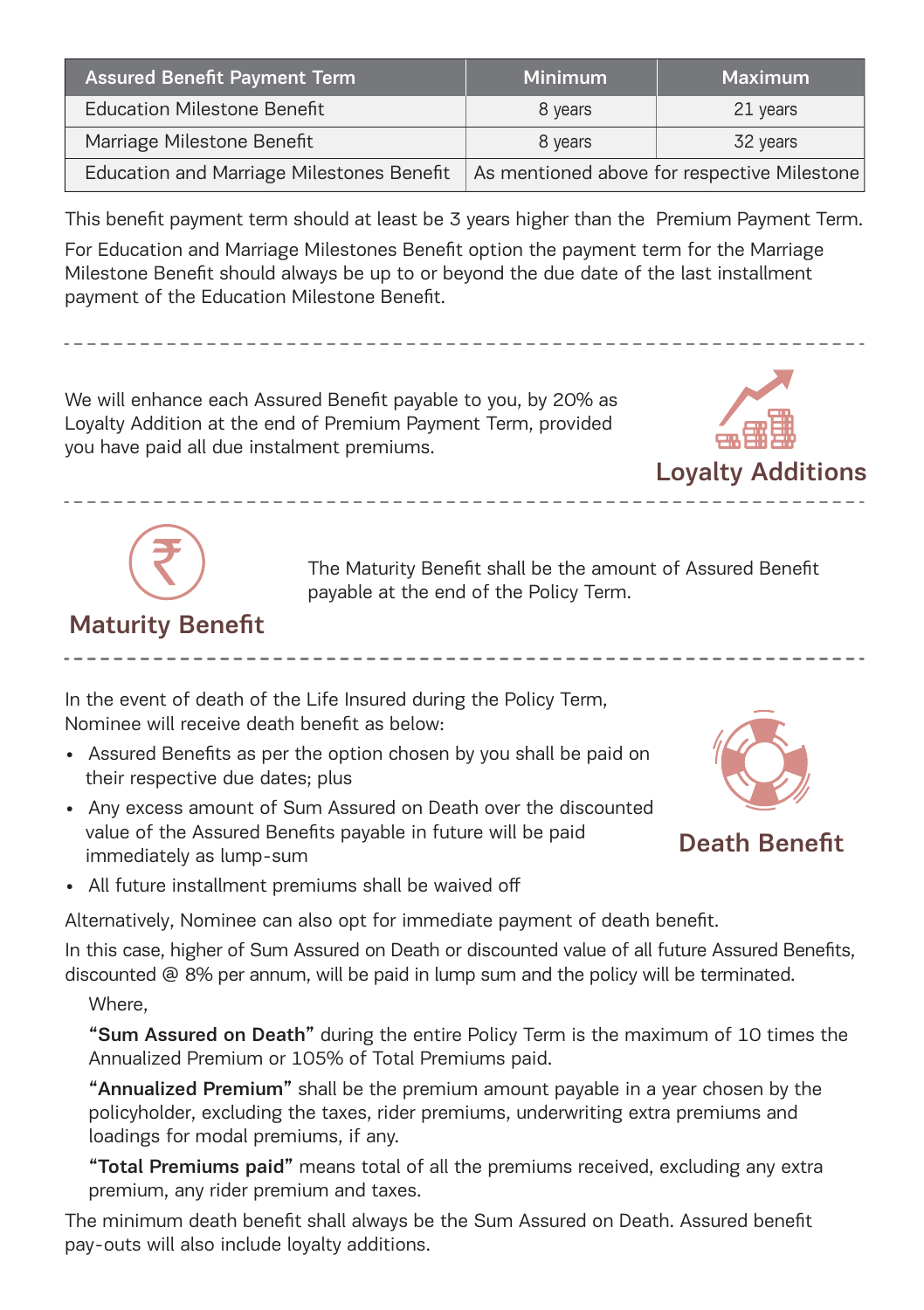

At inception you can also opt for Enhanced Insurance Cover equal to 50% or 100% or 200% of the sum assured, by paying an additional premium.

If the Enhanced Insurance Cover is opted, additional Sum Assured as chosen at inception will be paid immediately to the nominee in case of death of life insured during the policy term. The Nominee will have the option to choose one of the following:

• Lump sum payment

Or

- Staggered payment with fixed annual or monthly income. In this option the Enhanced Insurance cover will be paid as follows:
	- a) One-time payout of 20% of Enhanced Insurance Cover at the time of claim settlement plus;
	- b) The remaining 80% of the Enhanced Insurance Cover is paid as an annual or monthly income in arrears over the chosen period of 5, 10, 15 years as shown in the table given below:

|                          | Installments % as applicable to Enhanced Insurance Cover |         |  |  |
|--------------------------|----------------------------------------------------------|---------|--|--|
| <b>Instalment Period</b> | Annual                                                   | Monthly |  |  |
| 5 Years                  | 18.99%                                                   | 1.54%   |  |  |
| 10 Years                 | 10.87%                                                   | 0.88%   |  |  |
| 15 Years                 | 8.24%                                                    | 0.67%   |  |  |

Any change in the methodology/formula for calculating the above factors shall be subject to IRDAI approval.

Once the Instalment period and Instalment mode has been opted by the nominee, it cannot be changed thereafter. However, if the nominee would subsequently like to get a lump sum instead of the regular pay-outs; a discounted value of the outstanding regular instalments shall be paid as a lump sum. The applicable discounting rate is 8.50% per annum, which is subject to change from time to time basis prevailing market conditions, subject to prior approval from IRDAI.

For added protection, you can enhance your insurance coverage for the rider policy term by adding following riders for a nominal extra cost.

ABSLI Accidental Death and Disability Rider (UIN: 109B018V03)

- ABSLI Critical Illness Rider (UIN: 109B019V03)
- ABSLI Surgical Care Rider (UIN: 109B015V03)
- ABSLI Hospital Care Rider (UIN: 109B016V03)
- ABSLI Waiver of Premium Rider (UIN: 109B017V03)
- ABSLI Accidental Death Benefit Rider Plus (UIN: 109B023V02)

Policyholder can opt for either ABSLI Accidental Death and Disability Rider or ABSLI Accidental Death Benefit Rider Plus but not both.

Please refer to detailed brochures on riders, consult Your financial advisor or visit our website for further details.

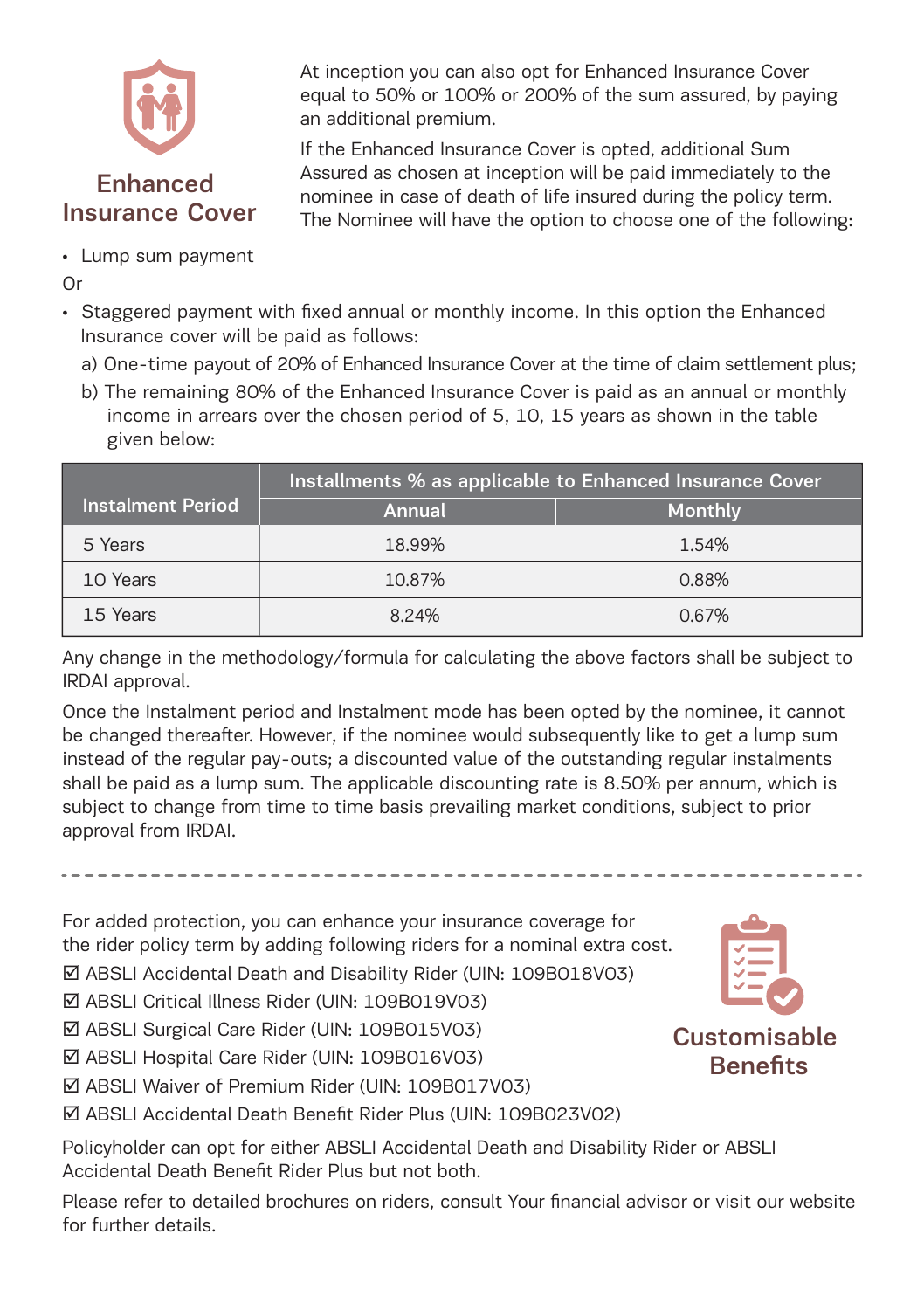

If You discontinue paying premiums after all due premiums for at least two full policy years are paid, your Policy will not lapse but continue on a Reduced Paid-Up (RPU) basis. Under Reduced Paid-Up, Sum Assured, Enhanced Insurance cover, Assured Benefits shall be reduced in proportion to the premiums actually paid to the total premiums payable during the Policy Term. Loyalty Addition benefit will not be payable and Rider Benefit, if any will cease.

Once the policy has become Reduced Paid-Up, the benefits payable will be amended as follows:

#### **RPU Assured Benefit**

The RPU Assured Benefit will be reduced in proportion to the premiums actually paid to the total premiums payable during the Policy Term.

#### **RPU Death Benefit**

In the unfortunate event of the death of the life insured during Policy Term, the Death Benefit will be as mentioned below

- Any excess amount of RPU Sum Assured on Death over the discounted value of the payable RPU Assured Benefits will be paid immediately as lump-sum.
- The RPU Assured Benefit as payable on their respective due dates.
- No future premium waiver will be applicable for reduced paid up policies.

Alternatively, nominee can opt for immediate Payment where The RPU Sum Assured on Death or the discounted value of RPU Assured Benefits, discounted @ 8% per annum, whichever is higher will be payable immediately in lump sum and the policy will be terminated.

#### Where,

"RPU Sum Assured on Death" during the entire Policy Term is the maximum of 10 times the Annualized Premium, reduced in proportion to the premiums actually paid to the total premiums payable during the policy term, or 105% of Total Premiums paid.

The Assured Benefit will not be enhanced for the Loyalty Addition.

#### **RPU Enhanced Insurance Cover**

In the unfortunate event of the death of the Life Insured during Policy Term, we shall pay Reduced Enhanced Insurance Cover to the Nominee/ Legal Heir.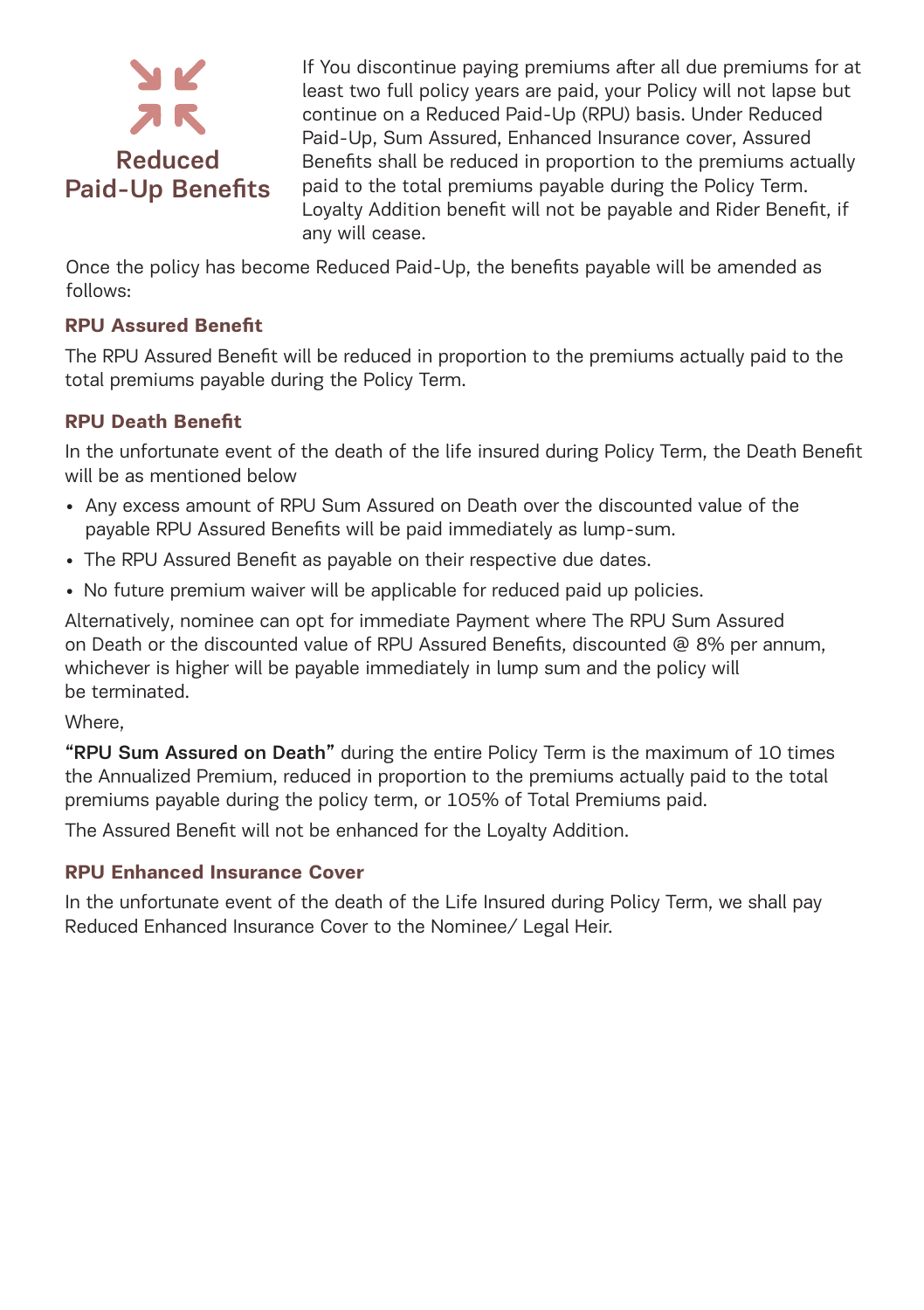

## How Does The Plan Work?

| : 35 years  |
|-------------|
| : Male      |
| : 20 years  |
| : 3 years   |
| : ₹5,00,000 |
|             |

| Entry Age               | $:35$ vears | Annualized Premium*                         | : ₹35.775 (excl. tax) |
|-------------------------|-------------|---------------------------------------------|-----------------------|
| Gender                  | : Male      | Premium Paying Term                         | : 8 vears             |
| Policv Term             | : 20 years  | Payment Frequency                           | :Yearlv               |
| Pay-out Period: 3 years |             | Assured Pay-out Option: Education Milestone |                       |

#### Annual pay-outs with Loyalty additions 2.4 lakhs paid for 1 year 1.8 lakhs paid p.a. 2 lakhs as 40% of SA + for 2 years 1.5 lakhs as 30% of SA + 40k as 20% 30k as 20% Loyalty Additions Loyalty Additions Annualized Premium ₹35,775 paid for 8 yrs Age Age 35 yrs 55 yrs 0 1 2 3 4 5 6 7 18 19 20 रि G  $\overline{\mathbf{c}}$  $\overline{\mathbf{z}}$ Q  $\overline{\mathbf{z}}$  $\overline{\mathbf{z}}$ € Total Guaranteed  $\overline{\overline{\zeta}}$ Benefit ₹6 lakh

\*Annualized Premium is the premium excluding taxes, rider premiums, underwriting extra premiums and loadings for modal premiums, if any. This is not a benefit illustration. Please visit our website or ask your financial advisor for the complete benefit illustration for your policy.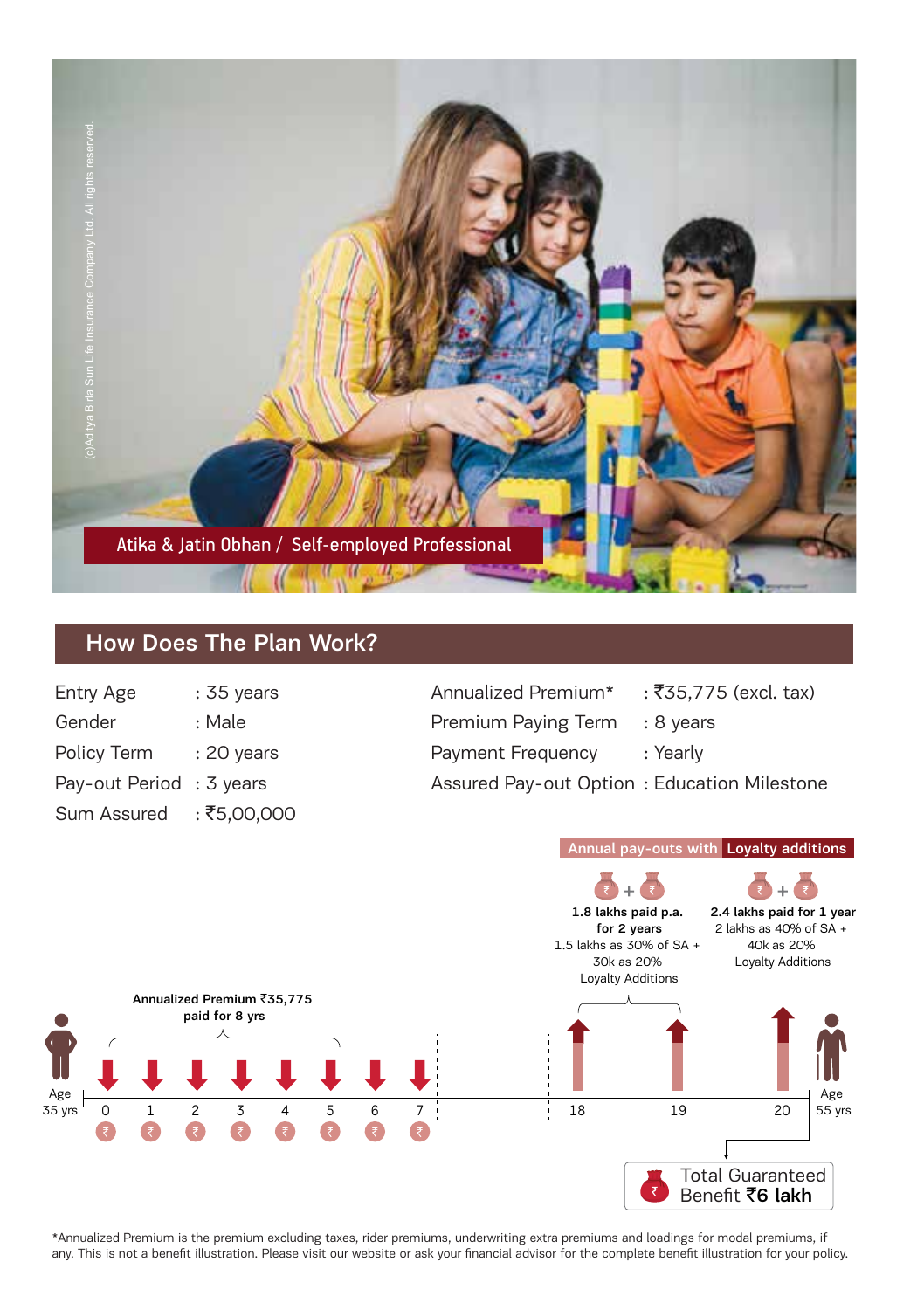### Your Options

#### Surrendering your Policy

Your policy will acquire a surrender value after all due premiums for at least two full policy years are paid. The surrender value payable will be the higher of Guaranteed Surrender Value or Special Surrender Value. The Guaranteed Surrender Value shall be a percentage of Total premiums paid less the assured benefit already paid to the Policyholder/ Nominee. The Guaranteed Surrender Value will vary depending on the year the policy is surrendered. Your policy will also be eligible for a Special Surrender Value. Special Surrender Value is not guaranteed and may be revised by Company subject to prior approval from the IRDAI from time to time. The policy shall be terminated once the Surrender Value is paid. Kindly refer to the policy contract on the website for the surrender value table.

#### Taking a Policy Loan

You may take a loan against your Policy once it has acquired a Surrender Value. The minimum loan amount is Rs. 5,000 and the maximum up to 85% of your surrender value. We shall charge an interest on the outstanding loan balance at a rate declared by us on June 1st of every calendar year which is 1% plus the base rate of the State Bank of India.

The interest rate applicable as on June 1st 2019 is 10.05% p.a. Any change in basis of determination of interest rate for policy loan can be done only after prior approval of the Authority.

Any outstanding loan balance (including unpaid interest) will be recovered by us from policy proceeds due for payment and will be deducted before any benefit is paid under the policy.

If the policy is in RPU and loan balance equal or exceeds the then prevailing surrender value, policy will terminate immediately. For inforce policies, ABSLI shall intimate you to give you an opportunity to repay all or part of your outstanding loan balance in order to continue your policy uninterrupted If you do not repay the loan or fail to respond to the notice, ABSLI shall have right to terminate the policy.

### Terms & Conditions

#### Free-look Period

You will have the right to return your policy to us within 15 days (30 days in case of electronic policies and the policies issued under the provisions of IRDAI Guidelines on Distance Marketing  $(1)$  of Insurance products) from the date of receipt of the policy, in case you are not satisfied with the terms & conditions of your policy. We will refund the premium paid once we receive your written notice of cancellation (along with reasons thereof) together with the original policy documents. Wwe may reduce the amount of the refund by proportionate risk premium for the period of cover and expenses incurred by us on medical examination and stamp duty charges while issuing your policy in accordance to IRDAI (Protection of Policyholders Interest) Regulations, 2017.

(1)Distance Marketing includes every activity of solicitation (including lead generation) and sale of insurance products through voice mode, SMS electronic mode, physical mode (like postal mail) or any other means of communication other than in person.

#### Grace Period

If you are unable to pay your premium by the due date, you will be given a grace period of 30 days (15 days in case of monthly mode) and during this grace period all coverage under your policy will continue. In case of death during the grace period, ABSLI will not recover the unpaid premium due from the death benefit payable.

If you do not pay your premium within the grace period, the following will be applicable:

(a) In case you have not paid premiums for two full years, then all benefits under your policy will cease immediately.

(b) In case you have paid premiums for at least two full years, then your policy will continue on a Reduced Paid-Up basis.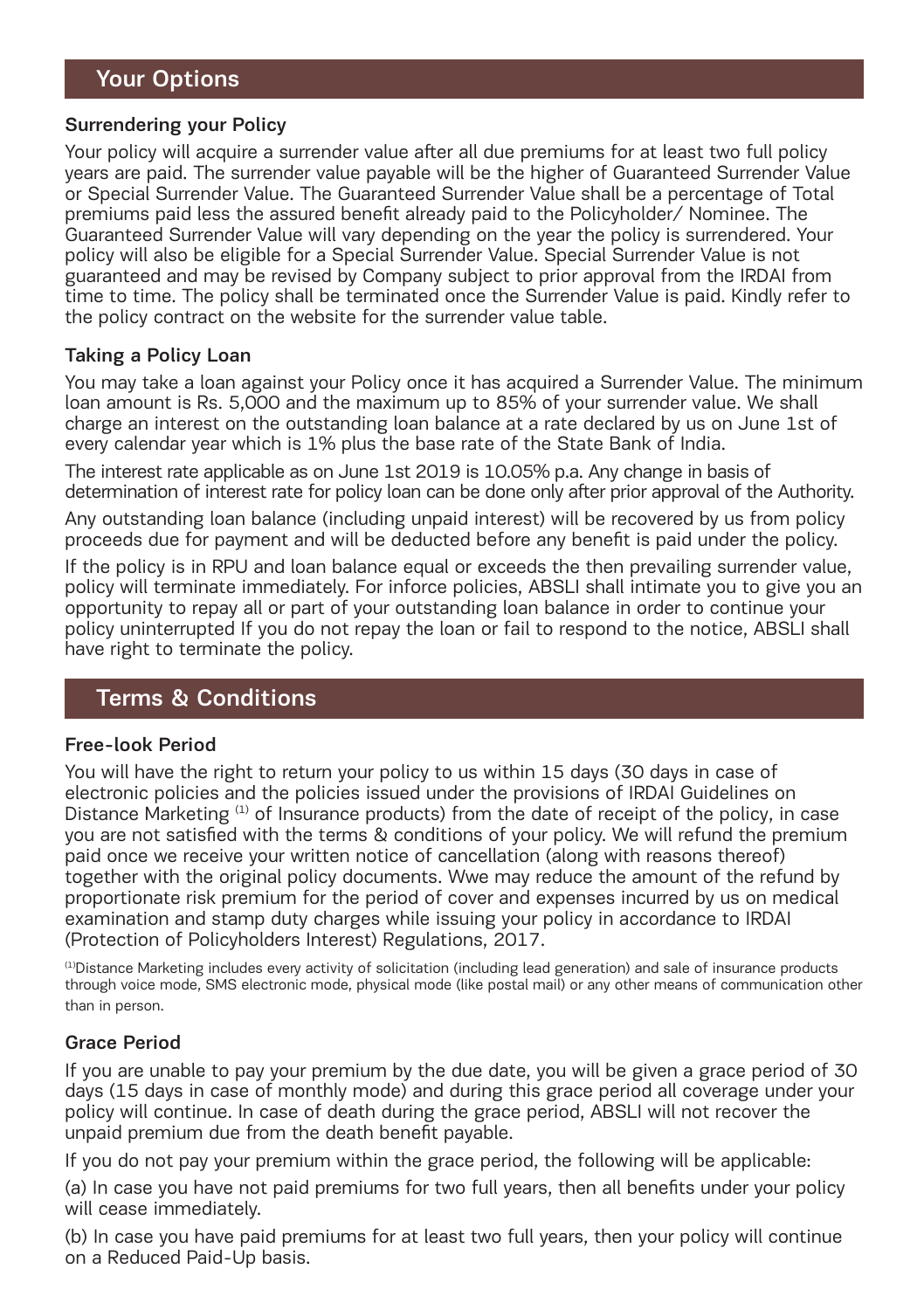#### Revival

You can revive your policy for its full coverage within five years from the due date of the first unpaid premium by paying all outstanding premiums together with interest as declared by us on June 1<sup>st</sup> of each calendar year and by providing evidence of insurability satisfactory to us. Interest rate is determined as  $(x+1\%)/12$  rounded to the next 0.5%, where x is the base rate of the State Bank of India. The interest rate applicable as on June 1<sup>st</sup> 2019 is 1% per month. Any change in basis of determination of interest rate for revival can be done only after prior approval of the Authority. Upon revival, your benefits shall be restored to their full value.

### Goods and Service Tax (GST)

GST and other levies, as applicable, will be extra and levied as per the extant tax laws.

#### Current Tax Benefits

 You may be entitled to certain applicable tax benefits on your premiums and policy benefits. Please note that all the tax benefits are subject to tax laws prevailing at the time of payment of premium or receipt of benefits by you. It is advisable to seek an independent tax advice.

#### Suicide

We will pay the total premiums paid till date or surrender value available on the date of death, whichever is higher, in the event the life insured dies due to suicide, within 12 months from the date of commencement of risk under the policy or from the date of revival of the policy, as may be applicable provided the policy is in force.

#### Nomination

Allowed as per the provisions of Section 39 of the Insurance Act, 1938 as amended from time to time. For more details on the nomination, please refer to our website *www.adityabirlasunlifeinsurance.com.*

#### Assignment

Allowed as per the provisions of Section 38 of the Insurance Act, 1938 as amended from time to time. For more details on the assignment, please refer to our website *www.adityabirlasunlifeinsurance.com.*

#### Prohibition of Rebates – Section 41 of the Insurance Act, 1938 as amended from time to time.

No person shall allow or offer to allow, either directly or indirectly, as an inducement to any person to take or renew or continue an insurance in respect of any kind of risk relating to lives or property in India, any rebate of the whole or part of the commission payable or any rebate of the premium shown on the policy, nor shall any person taking out or renewing or continuing a policy accept any rebate, except such rebate as may be allowed in accordance with the published prospectuses or tables of the insurer. Any person making default in complying with the provisions of this section shall be punishable with a fine which may extend to ten lakh rupees.

#### Fraud and Misrepresentation

As per the provisions of Section 45 of the Insurance Act, 1938 as amended from time to time. For more details on Section 45 of the Insurance Act, please refer to our website *www.adityabirlasunlifeinsurance.com.*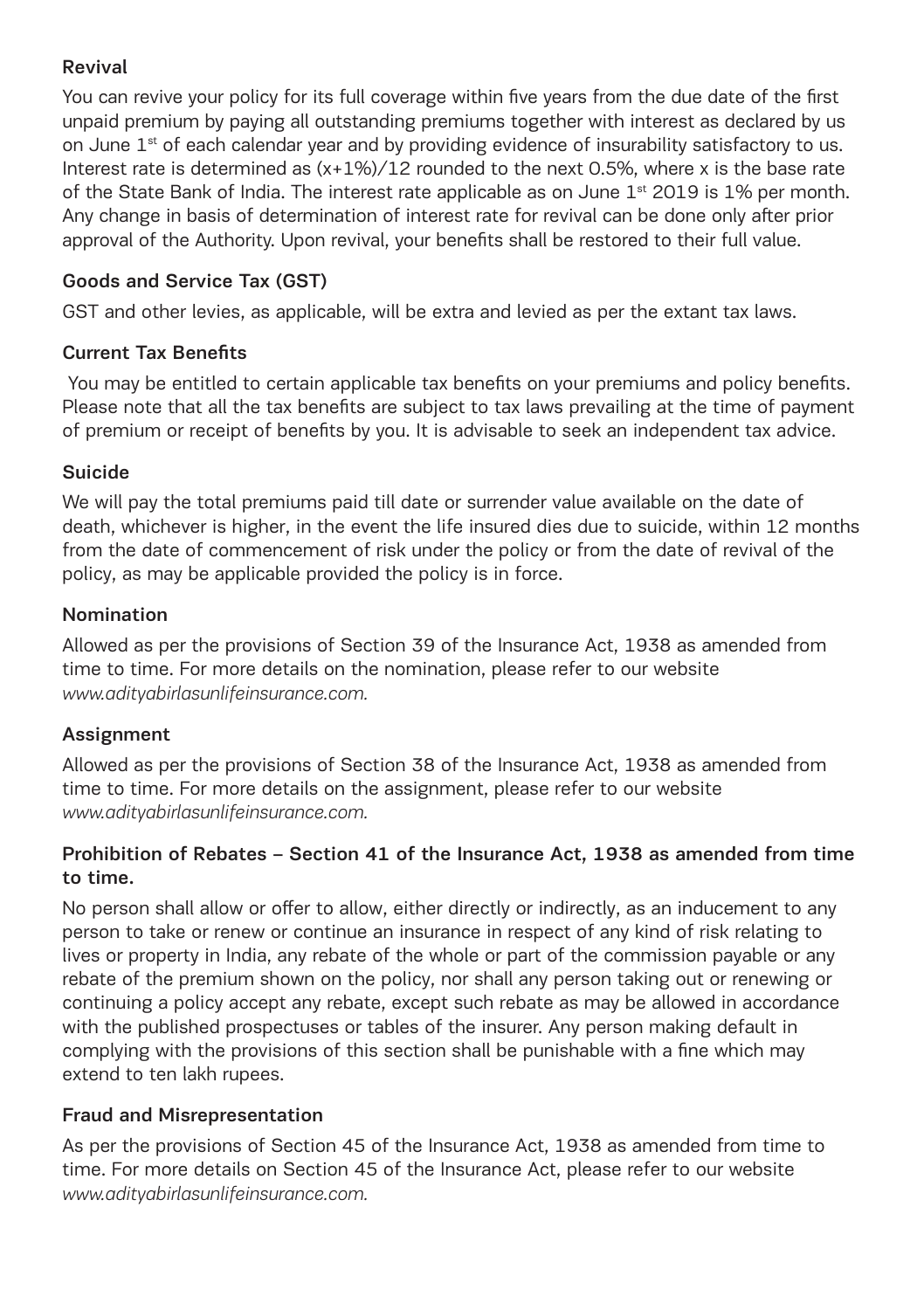## Aditya Birla Sun Life Insurance – A Coming Together of Values

#### About Aditya Birla Sun Life Insurance, an Aditya Birla Company

Aditya Birla Sun Life Insurance Company Limited (ABSLI), is a subsidiary of Aditya Birla Capital Ltd (ABCL). ABSLI was incorporated on August 4th, 2000 and commenced operations on January 17th, 2001. ABSLI is a 51:49 joint venture between the Aditya Birla Group and Sun Life Financial Inc., an international financial services organization in Canada.

ABSLI (Formerly known as Birla Sun Life Insurance Company Limited), offers a range of life insurance products across the customer's life cycle, including children future plans, wealth protection plans, retirement and pension solutions, health plans, traditional term plans and Unit Linked Insurance Plans ("ULIPs").

www.adityabirlasunlifeinsurance.com

#### About Aditya Birla Capital

Aditya Birla Capital Limited (ABCL) is the holding company for the financial services businesses of the Aditya Birla Group. With subsidiaries that have a presence across Protecting, Investing and Financing solutions, ABCL is a financial solutions group that caters to diverse needs of its customers across their life cycle. With more than 18,000 employees, the subsidiaries of ABCL have a nationwide reach with 850+ branches and more than 2,00,000 agents/channel partners and several bank partners.

Aditya Birla Capital is a part of the Aditya Birla Group, a USD 48.3 billion Indian multinational, in the league of Fortune 500. Anchored by over 120,000 employees, belonging to 42 nationalities, the Aditya Birla Group operates in 34 countries across the globe.

www.adityabirlacapital.com

#### About Sun Life Financial Inc, Canada

Sun Life Financial is an international financial services organization providing insurance, wealth and asset management solutions to individual and corporate Clients. Sun Life Financial has operations in a number of markets worldwide, including Canada, the United States, the United Kingdom, Ireland, Hong Kong, the Philippines, Japan, Indonesia, India, China, Australia, Singapore, Vietnam, Malaysia and Bermuda. Sun Life Financial Inc. trades on the Toronto (TSX), New York (NYSE) and Philippine (PSE) stock exchanges under the ticker symbol SLF.www.sunlife.com

\* (All the above numbers mentioned in the About Us of Aditya Birla Capital Limited is as on June 30th, 2019)

### Risk Factors and Disclaimers

#### This policy is underwritten by Aditya Birla Sun Life Insurance Company Limited (ABSLI).

This is a non-participating traditional insurance plan. All terms & conditions are guaranteed throughout the policy term. This product shall also be available for sales through online channel. GST and any other applicable taxes will be added (extra) to your premium and levied as per extant tax laws. An extra premium may be charged as per our then existing underwriting guidelines for substandard lives, smokers or people having hazardous occupations etc. The insurance cover for the life insured (including minors) will commence on the policy issue date. This brochure contains only the salient features of the plan. For further details, please refer to the policy contract. Tax benefits are subject to changes in the tax laws. For more details and clarification call your ABSLI Insurance Advisor or visit our website and see how we can help in making your dreams come true.

#### BEWARE OF SPURIOUS / FRAUD PHONE CALLS!

IRDAI is not involved in activities like selling insurance policies, announcing bonus or investment of premiums. Public receiving such phone calls are requested to lodge a police complaint.